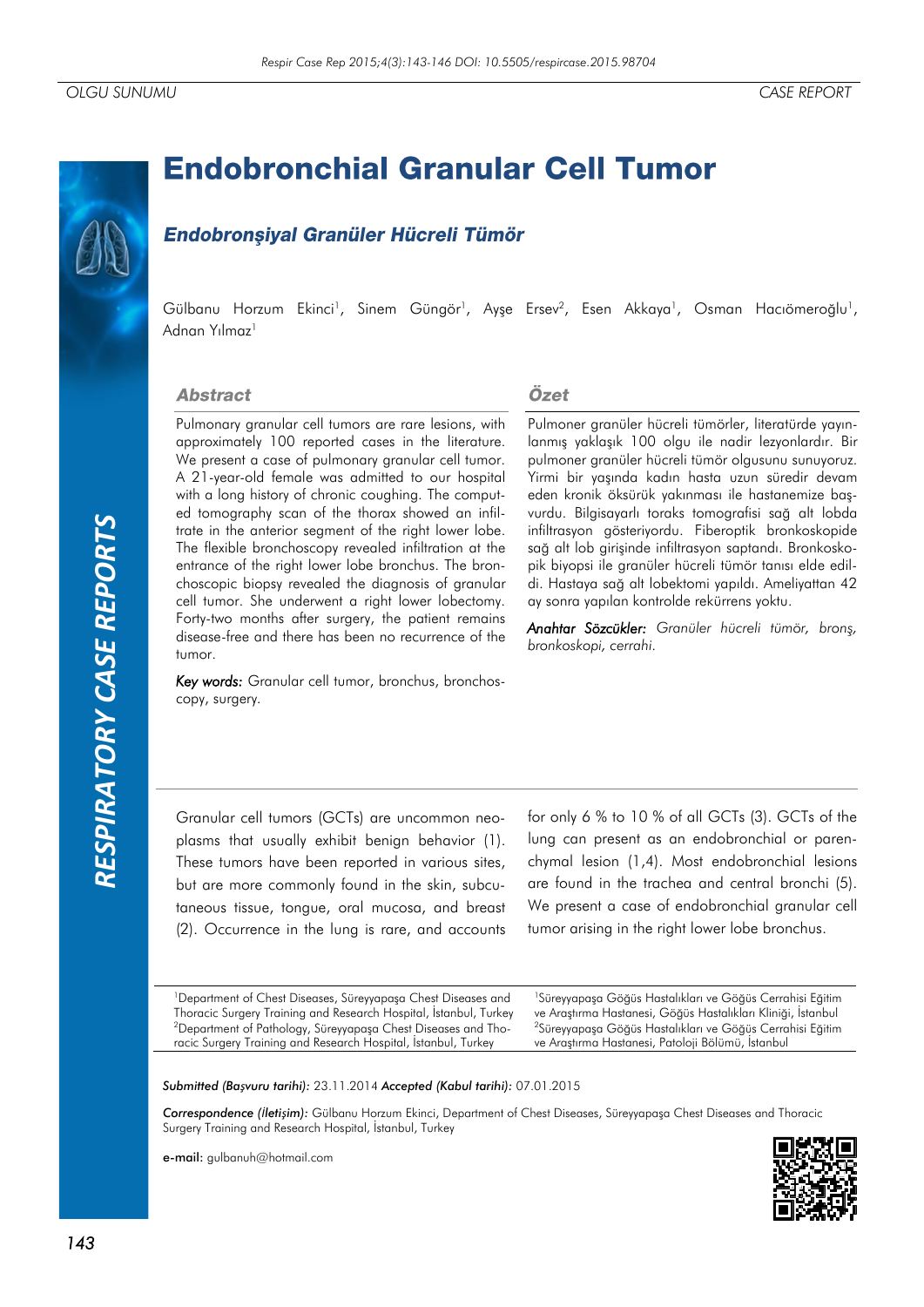### CASE

A 21-year-old Turkish woman was admitted to our hospital with a history of chronic cough for several months. She was a nonsmoker with history of asthma treated with salmeterol/fluticasone propionate combination and salbutamol. Her chest x-ray was normal. The physical examination was unremarkable. The routine laboratory tests were within normal limits. The computed tomography scan of the thorax showed an infiltrate in the anterior segment of the right lower lobe (Figure 1). Flexible bronchoscopy revealed mucosal infiltration at the entrance of the right lower lobe bronchus (Figure 2). Bronchoscopic biopsies indicated a granular cell tumor. Spirometry was within normal limits. She underwent a right lower lobectomy of the lung and lymph node dissection via right posterolateral thoracotomy through the 5th intercostal space. Frozen examination showed that operation margins were normal and the patient was discharged from hospital after seven days without any further complications. Microscopic examination showed nests and sheets of plump, and round to polyhedral cells, underneath the bronchial epithelium. The cytoplasm of the tumor cells was eosinophilic, abundant and granular. The nuclei were centrally located small, and dark. No necrosis, pleomorphism or mitotic figures were seen. The overlying respiratory epithelium was hyperplastic and chronic inflammatory cells were seen throughout (Figure 3 and 4). All dissected lymph nodes were tumor-free. Immunohistochemical staining for S-100 protein was strongly positive in the tumor cells. The tumor cells did not stain for carcinoembryonic antigen, pancytokeratin, CD-68, and synaptophysin. The lesion was diagnosed as a GCT, based on the histological findings and results of an immunohistochemical panel. Forty-two months after surgery, the patient remained disease-free without any progression.



*Figure 1: The computed tomography scan of the thorax shows an infiltrate in the anterior segment of the right lower lobe*



*Figure 2: Flexible bronchoscopy shows mucosal infiltration at the entrance of the right lower lobe bronchus*



*Figure 3: Tumor mass with indefinite borders underneath the bronchiolar epithelium (HE x 4)*



*Figure 4: Round to polyhedral cells; eosinophilic granular cytoplasm, small dark nuclei (HE x 40)*

### **DISCUSSION**

GCT was first described by Abrikossoff in 1926. Since it was thought to arise from myoblasts, its earlier name was granular cell myoblastoma. Recent electron microscopic and immunohistochemical studies suggest a neurogenic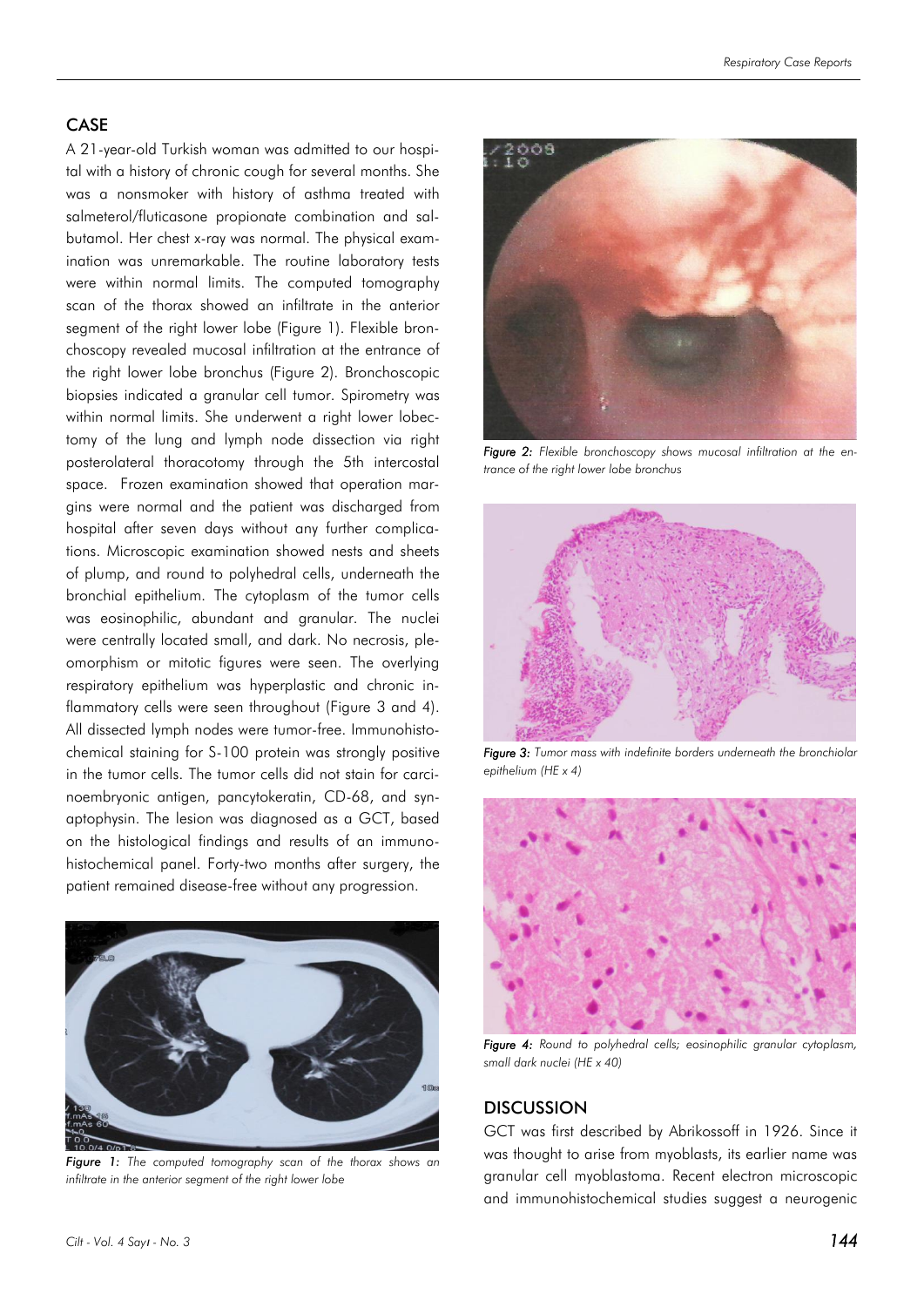origin from Schwann cells. Thus, the term 'granular cell tumor' was introduced (1,3). GCTs can occur in almost any organ, but they are most frequent in the skin, subcutaneous tissue, tongue, oral mucosa, and breast (2). However, GCT of the lung is rare and accounts for only 6 % to 10 % of all GCTs (1,3). Since the first case of GCT from the trachea and bronchus was reported in the late 1930s, approximately 100 cases of pulmonary GCT have been reported in the English literature (1,6).

Pulmonary GCTs are generally endobronchial but sometimes they can be located peripherally. Approximately 90 % of these tumors are endobronchial in location and they are usually found in the trachea and central bronchi, down to the segmental level, as in the present case (1,3,5). Pulmonary GCTs are mostly seen in patients between 30 and 50 years old, but it can be diagnosed at any age (1,7). Several reports indicated that there was no sex predilection in the incidence (1,2,5,7). Approximately one-half of pulmonary GCT patients are asymptomatic at the presentation and the tumor is discovered as incidental radiologic, bronchoscopic, or operative findings (1,7,8). Remaining patients may present with respiratory symptoms such as cough, dyspnea, hemoptysis, and stridor, and symptoms are related to the location and size of the tumor (1,5,7,9). A chronic cough was only symptom in the present case. Chest x-ray may be normal, as was in our case. It may also present with pulmonary infiltrate, atelectasis, or visible tumors (7,8). At the bronchoscopy the tumor has usually been described as a solitary endobronchial mass. However, it may also resemble an infiltrating carcinoma (8). Definitive diagnosis of these tumors is often provided by bronchoscopy because of the proximal airway location (1,2,7). In our case, flexible bronchoscopic examination revealed infiltration in the right lower lobe, and pathologic diagnosis of the GCT was established by bronchoscopic biopsy.

Although GCTs generally exhibit benign behavior, malignant degeneration occurs in 1-3 % of all GCTs (5). Jiang et al. (10) reported a case of pulmonary malignant granular cell tumor. Up to 13 % of pulmonary GCTs have been reported to coexist with other malignancies, most commonly with lung carcinoma (3,6). It is known that pulmonary GCT has an infiltrative nature. These tumors may invade the full-thickness of the bronchial wall and infiltrate into the peribronchial tissue (7-9). Peribronchial tissue extension is present in 40 % of pulmonary GCTs (7). Recurrent disease has been reported in patients with pulmonary GCTs after treatment (1,7). Adequate treatment strategies for this tumor remain controversial (1). GCTs

fail to respond to radiotherapy and chemotherapy (5). Current therapeutic options include endobronchial therapy and surgical resection (1,2,5-9). It has been reported that bronchoscopic treatment of GCT may be attempted as the first approach for intraluminal tumors, with no recurrence (2). van der Maten et al. (9) suggested that endobronchial therapy was the primary treatment for endobronchial GCT. However, Hernandez et al. (8) reported that the incidence of recurrence was high after bronchoscopic treatment. It has been advocated that for tumors of less than 8 mm endobroscopic removal is more appropriate (1,7,8). Tumors of 8-10 mm or larger are more likely to infiltrate through the bronchial wall (7). Thus, these lesions should be surgically removed (7,9). According to Kim et al. (1), adequate surgical removal should be the preferred treatment option for all patients among whom GCTs are amenable to surgical resection. They consider that a surgical resection is associated with a lower incidence of recurrence and long disease-free survival. Of 20 surgically treated patients with long term follow up (range 4 months to 12 years), only one was reported to have had symptomatic recurrence (8). Our patient underwent lobectomy and, forty-two months after surgery, the patient remained disease-free.

In conclusion, pulmonary GCTs are rare lesions. Bronchoscopy and biopsies often provide a definitive diagnosis of these tumors. GCTs generally exhibit benign behavior. The patients have an excellent prognosis with a lower incidence of recurrence and long disease-free survival after surgical resection.

### CONFLICTS OF INTEREST

None declared.

### AUTHOR CONTRIBUTIONS

Concept - G.H.E., S.G., A.E., E.A., O.H., A.Y.; Planning and Design - G.H.E., S.G., A.E., E.A., O.H., A.Y.; Supervision - G.H.E., S.G., A.E., E.A., O.H., A.Y.; Funding - A.Y., O.H., G.H.E.; Materials - S.G., A.Y., E.A.; Data Collection and/or Processing - G.H.E., A.Y., A.E., O.H., E.A., S.G.; Analysis and/or Interpretation - G.H.E., A.Y., O.H., E.A., S.G.; Literature Review - S.G., A.Y., G.H.E., O.H., A.E.; Writing - A.Y., G.H.E., O.H., S.G.; Critical Review - A.Y., G.H.E., O.H., S.G.

### YAZAR KATKILARI

Fikir - G.H.E., S.G., A.E., E.A., O.H., A.Y.; Tasarım ve Dizayn - G.H.E., S.G., A.E., E.A., O.H., A.Y.; Denetleme - G.H.E., S.G., A.E., E.A., O.H., A.Y.; Kaynaklar - A.Y.,